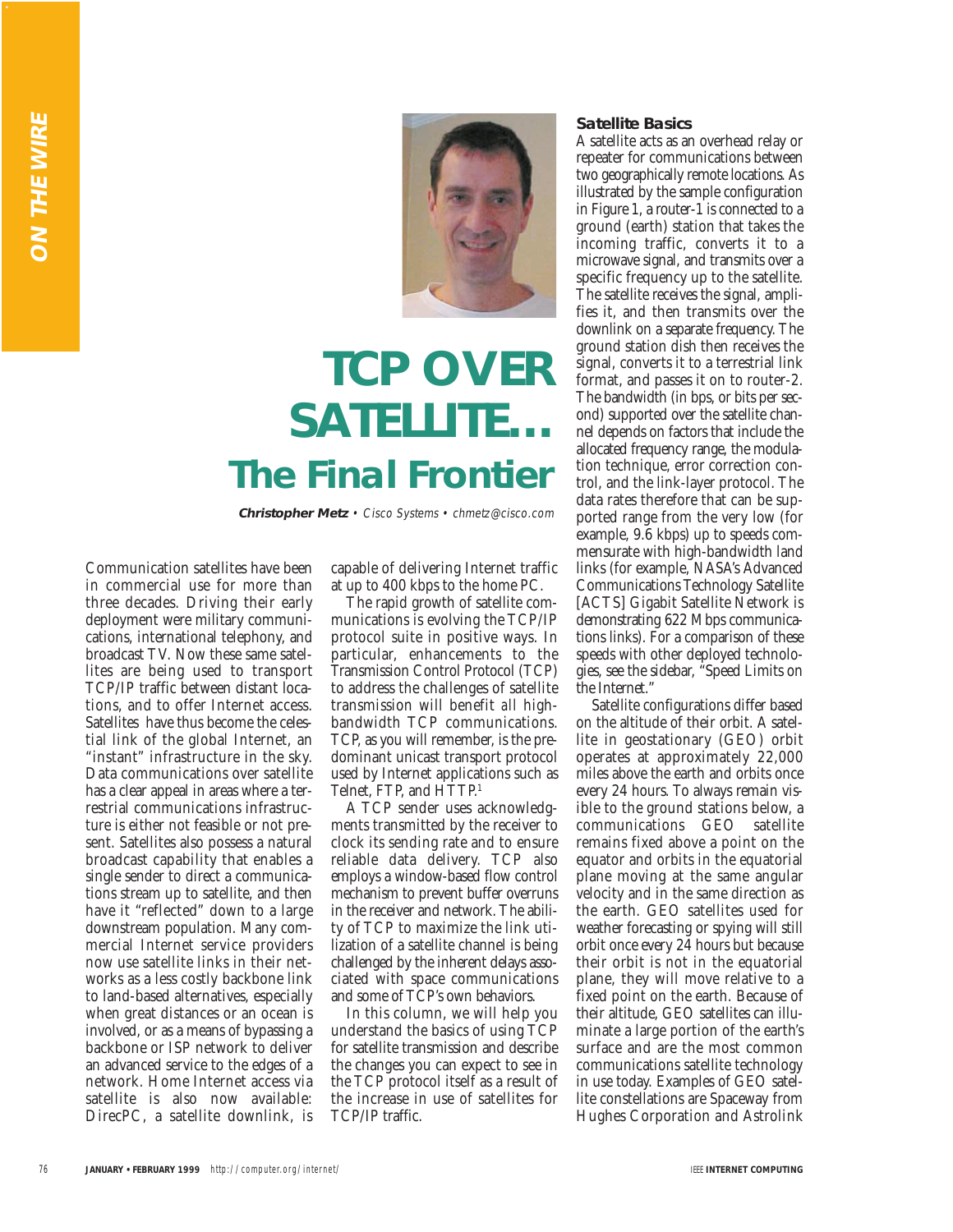from Lockheed Martin. However, the speed of light combined with the long distance between ground station and satellite introduces approximately 250 ms of one-way propagation delay for each satellite link in the path. Low earth orbit (LEO) satellites, on the other hand, operate at several hundred miles above the earth, but provide significantly less coverage. A constellation of LEO satellites must be deployed to provide complete coverage, and the ground station must switch over from one LEO satellite that is falling out of range to another coming into range. The primary advantage of LEO satellites is their lower propagation delay of about 10- 20 ms. Well-publicized LEO projects include the Teledesic and Iridium satellite networks.

### **Satellite Network Performance**

There are three factors that most affect throughput for TCP/IP over a satellite channel.<sup>2</sup> They are

- *Long Feedback Delay*. A TCP sender is dependent on timely network feedback for rate adjustment, congestion avoidance, and error recovery. A delay of 0.5 seconds imposed by the RTT (round-trip time) on a GEO satellite channel will delay the execution of these functions and affect throughput.
- *Large Bandwidth-Delay Product.* The product of bandwidth \* delay (BD) determines how much unacknowledged data a TCP sender should transmit into the network to fully utilize the capacity of the link. The delay in this equation is the RTT, and the bandwidth is the maximum bandwidth of the slowest link in the path. For satellite channels with long RTTs, as well as terrestrial links with very large bandwidths, the BD product can be quite high, which means that the TCP sender and receivers must be capable of handling larger amounts of data in a single transfer window.
- *Transmission Errors.* A satellite channel may exhibit high bit-



**Figure 1. Inter-router satellite link.**

error rates (BER) due to factors including atmospheric conditions, RF interference, a weak signal, and so on. When, due to corruption, a packet is not successfully delivered to the destination and acknowledged, a TCP sender interprets this as network congestion and enters into a congestion avoidance state that can substantially reduce overall throughput. Unfortunately, there is no way for TCP to know that corruption and not network congestion caused it to reduce its sending rate.

Additional factors that serve to reduce throughput include asymmetric routing and variable RTTs. The former occurs when, due to the high cost of ground station equipment, an alternate, slow-speed terrestrial back channel (for example, dial-up modem connection) is used to communicate in one direction, while the higher speed satellite channel is used for the other. The resulting bandwidth asymmetry can lead to ACK (acknowledgment) starvation, in which TCP acknowledgments flowing back to the sender over the slow-speed back channel arrive too slowly to allow the sender to fill the satellite channel in a timely fashion. Variable RTTs can occur in a LEO satellite configuration when the ground station is handed off to a different satellite in the constellation. If not properly performed, packet loss can result, causing the TCP sender to reduce its transfer rate.

## **Speed Limits on the Internet**

The thousands of concatenated networks that form the global Internet contain a wide variety of transmission technologies that vary in distance, topology, cost and speed. How do satellite transmission speeds, which range from 9.6 kbps up to 622 Mbps, stack up against other popular technologies? A dial-up analog circuit provides a single residential subscriber with a convenient and simple 28.8 kbps (kilobit per second) access connection into the Internet. Local area networks (LANs) such as Ethernet offer unicast and multicast connection services to applications and wide area network (WAN) routers in "campus" proximity to each other at speeds up to 1 Gbps (gigabits per second). Routers in turn are connected to each other by WAN point-to-point links covering hundreds and thousands of miles at speeds ranging from 64 kbps up to OC48 (2.4 Gbps). Now emerging technologies such as Distributed Wave Division Multiplexing (DWDM) in conjunction with the existing but growing fiber-optic installed base will make it possible to support link speeds up to OC192 (10 Gbps) and beyond.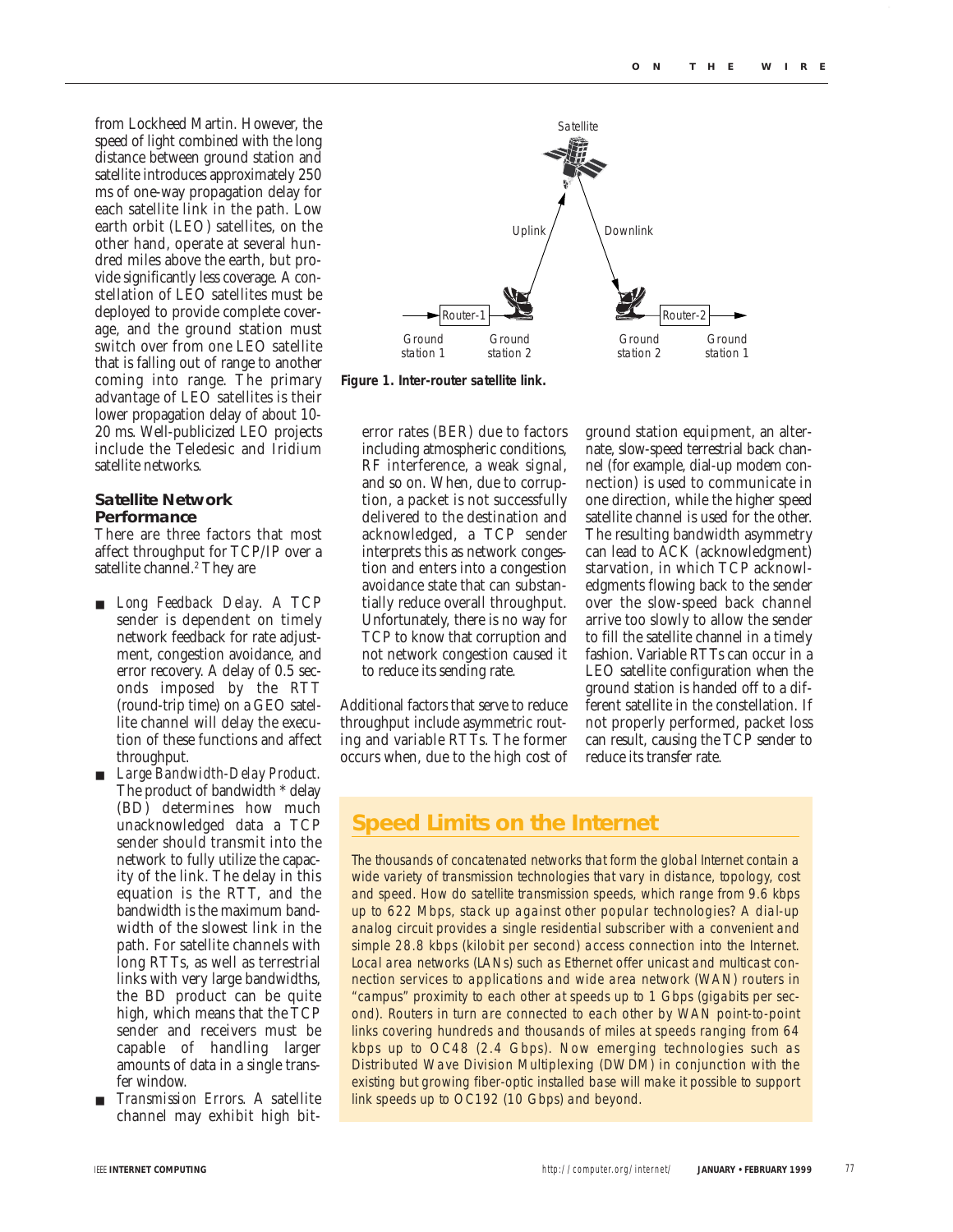

**Figure 2. Slow start and congestion avoidance schemes as supported in standard TCP implementations.**

#### **TCP Behaviors to Avoid Congestion**

TCP employs several intertwined congestion control mechanisms that enable a TCP sender to adjust its information transfer rate on the basis of available network capacity. <sup>3</sup> These algorithms were engineered into the TCP protocol over time to support several notions. First, a TCP sender initially has no idea of the available network capacity. Second, blasting a bunch of packets into the network following connection establishment is a bad idea that could lead to congestion, packet loss, retransmissions, and degraded throughput. And third, to best utilize network capacity and achieve optimal application throughput, TCP should make all fair and reasonable attempts to fill the link with as much data as possible.

**The Slow-Start Algorithm.** Slow-start, as the name implies, causes a TCP sender to gradually increase the amount of data injected into the network following connection establishment, the restart of an idle connection, or a TCP connection time-out. Two state variables are defined and maintained by the TCP sender: CWND and SSTHRESH. CWND limits the amount of data a sender can transmit before an ACK is required; SSTHRESH is the threshold of the slow-start process.

Initially, the TCP sender transmits one segment (or packet) into the network and waits for an ACK. For each subsequent ACK the sender receives, the CWND is increased by one segment, resulting in an exponential increase in the amount of data sent into the network. The slow-start phase is terminated when CWND equals the value of SSTRESH, the receiver's advertised window, or when congestion occurs. TCP thenceforward—in what is termed the congestion avoidance phase—takes a more conservative approach in probing for network capacity. In this phase, the CWND is incremented by at most one segment per RTT for each ACK received until congestion is detected, or the receiver's advertised window is reached. Congestion avoidance thus increases the TCP sending rate in a linear fashion. The graph in Figure 2 provides a relative illustration of the slow-start and congestion avoidance schemes as supported in standard TCP implementations. Slow-start and congestion avoidance were first suggested by Van Jacobson in his famous 1988 paper on the subject following a series of congestion collapses.<sup>4</sup>

**The Fast Retransmit Algorithm.** Fast retransmit enables a TCP sender to rapidly recover from a single lost packet, or one that is delivered out of sequence, without shutting down the CWND. When a TCP receiver detects the loss of a packet, it acknowledges subsequent packets with the ACK number of the last correctly received packet. When the TCP sender receives three duplicate ACKs, it then retransmits the lost packet. The receiver responds with a cumulative ACK for all packets received up to that point. Fast recovery is based on the notion that, since the subsequent packets generating the duplicate ACKs were successfully transmitted through the network, there is no need to enter slow-start and dramatically reduce the information transfer rate. CWND should therefore stay open.

Several issues arise when TCP slowstart and congestion avoidance are deployed over a satellite link. First is the negative impact of slow-start on performance for transmission of small files. This is rooted in the fact that the rate by which the sender will increase the information transfer rate (CWND) is proportional to the RTT. 5 Indeed, the duration of the slow-start phase can be calculated by the value of RTTlog2W, where W is the receiver's advertised window size. A long RTT (0.5 sec for GEO satellite links) will result in a longer period spent in slow-start, when the TCP sender is not fully utilizing all available link capacity. This adversely impacts the duration for transmitting small files because the transmission usually completes before the CWND can be opened up all the way.

A similar problem occurs in the behavior of congestion avoidance over satellite links. Again, the increase in transfer rate is linearly proportional to the RTT—one segment per RTT. Therefore, it may take quite a few lengthy RTTs to reach an optimal steady-state transfer rate.

**The Maximum Throughput Window.** The primary objective of the TCP behaviors noted above is for the sender and receiver to make full use of the available capacity on the satellite link or, in other words, to achieve maximum throughput. This in turn is determined by the quotient of the receiver's buffer size (or advertised window—W) and the RTT. Therefore, the maximum throughput for a standard TCP window size of 65 Kbytes and a typical RTT of 500 ms is a little over 1 Mbps. This means that without large windows (greater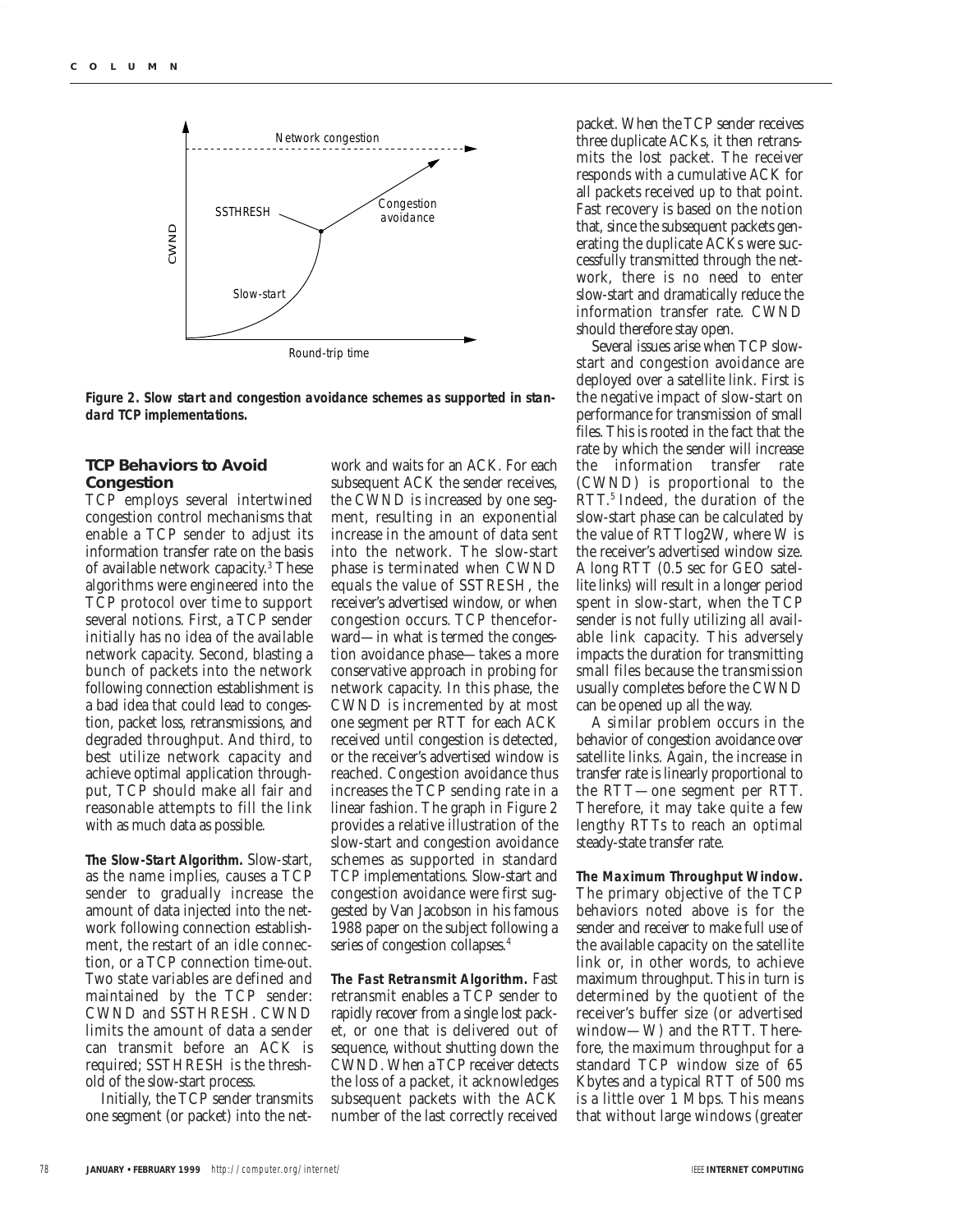than 65 Kbytes), a TCP sender can only transmit 1Mbps of data before it must wait for an acknowledgment from the sender. When multiple TCP connections are sharing a satellite link, or the satellite link itself is less than, say, a T-1 (1.55 Mbps), the impact of this may be minimal. However, when a single TCP connection is using a 2 Mbps satellite channel, then the link cannot be fully utilized. Of course, this would also hold true for large bandwidth-delay terrestrial links.

#### **TCP Enhancements**

Improving TCP throughput over high-speed networks and satellite links continues to be an active area of research and discussion.<sup>6</sup> Researchers at NASA's Lewis Research Center are working with the ACTS satellites to understand the issues associated with TCP/IP over satellite connections. The IETF TCP over Satellite Working Group was chartered in 1997 to better understand and document the issues related to TCP performance over satellite links. To date, their efforts have served as a repository for discussion on standard TCP mechanisms and some of the outstanding research work in the area. Some of the TCP mechanisms that have been documented by the working group to address TCP throughput over satellite links consist of the following:

**Large Windows.** RFC 1323 defines a set of window scaling (large windows) options available to TCP implementations that operate over large bandwidth-delay networks such as those containing satellite links.7 Large windows are required for other large bandwidth-delay networks such as ATM, Gigabit Ethernet, and Packet SONET, so that just about all commercially available TCP implementations now support the large window options.

**Delayed ACKs.** Instead of generating an ACK for each received segment, a TCP receiver may choose to generate an ACK for every second segment that arrives or, if a second segment does not arrive, wait for a time-out period of up to 500 ms before generating the ACK.8 The idea here is to reduce the amount of ACK process-

## **Network Protocol Modifications for Satellite Transmission**

Understanding and modifying TCP protocol behavior to account for satellite link delays can go a long way toward improving throughput. However, there are a number of other non-TCP techniques that are used to further enhance satellite link performance and functions. The TCPSAT working group of the IETF has identified and recommends the use of two such techniques: Path MTU Discovery and Forward Error Correction (FEC).

#### **Avoiding IP Fragmentation**

Path MTU Discovery (RFC 1191) is used to determine the maximum packet size over a path such that IP fragmentation is avoided. IP fragmentation is the process of segmenting a single packet into several smaller packet fragments. It is performed by a router when the size of a packet received on an inbound link exceeds the maximum allowable packet size on the outbound link. Path MTU Discovery therefore eliminates fragmentation processing on the routers and reassembly processing at the destination host. In addition, the use of larger packets without fragmentation improves the data byte to control byte ratio and therefore improves throughput utilization on the link.

#### **Forward Error Correction**

Because satellite links can be noisier than terrestrial links, they often have higher bit-error rates (BER). Unfortunately, TCP reacts to data corruption as if it were network congestion, and reduces its sending rate. Therefore, linklayer protocols used on satellite channels employ FEC techniques to improve the quality of the link. FEC works by transmitting with the data additional control information that can be used to recover or repair corrupted data at the other end of the link. While FEC consumes additional bandwidth, and also requires more processing, it enables satellite channels to approach terrestrial BER rates.

#### **Persistent Connections**

Another very useful technique involves the use of the Hypertext Transport Protocol (HTTP) used in Web browsing. HTTP uses TCP as a transport and, until recently, required a separate TCP connection for each object retrieved from a Web page. A satellite link operating in slow-start mode would only exacerbate this very inefficient protocol design. The simple solution is to allow multiple objects to flow over the same TCP connection so that the CWND has an opportunity to open up and fill the channel. This is called persistent connections, and is supported in HTTP 1.1 as defined in RFC 2068.

#### **Unidirectional Link Routing**

Asymmetrical channels enable a site to benefit from the high capacity and performance of a unidirectional satellite downlink while using an inexpensive and conventional dial-up (or terrestrial) link as a separate uplink. While asymmetrical paths are quite common on the Internet today, they are formed by routers and hosts exchanging control information over bidirectional links. The UniDirectional Link Routing (UDLR) Working Group of the IETF (http://www.ietf.org/html.charters/udlr-charter.html) is examining various modifications to routing protocols to support network topologies with unidirectional links.

ing in the network. Since the arrival of incoming ACKs at the sender determines how quickly CWND can open, any delay will slow this process

and possibly impact performance. Indeed, the first segment sent during slow-start will incur the RTT plus the delayed ACK time-out at the receiver.